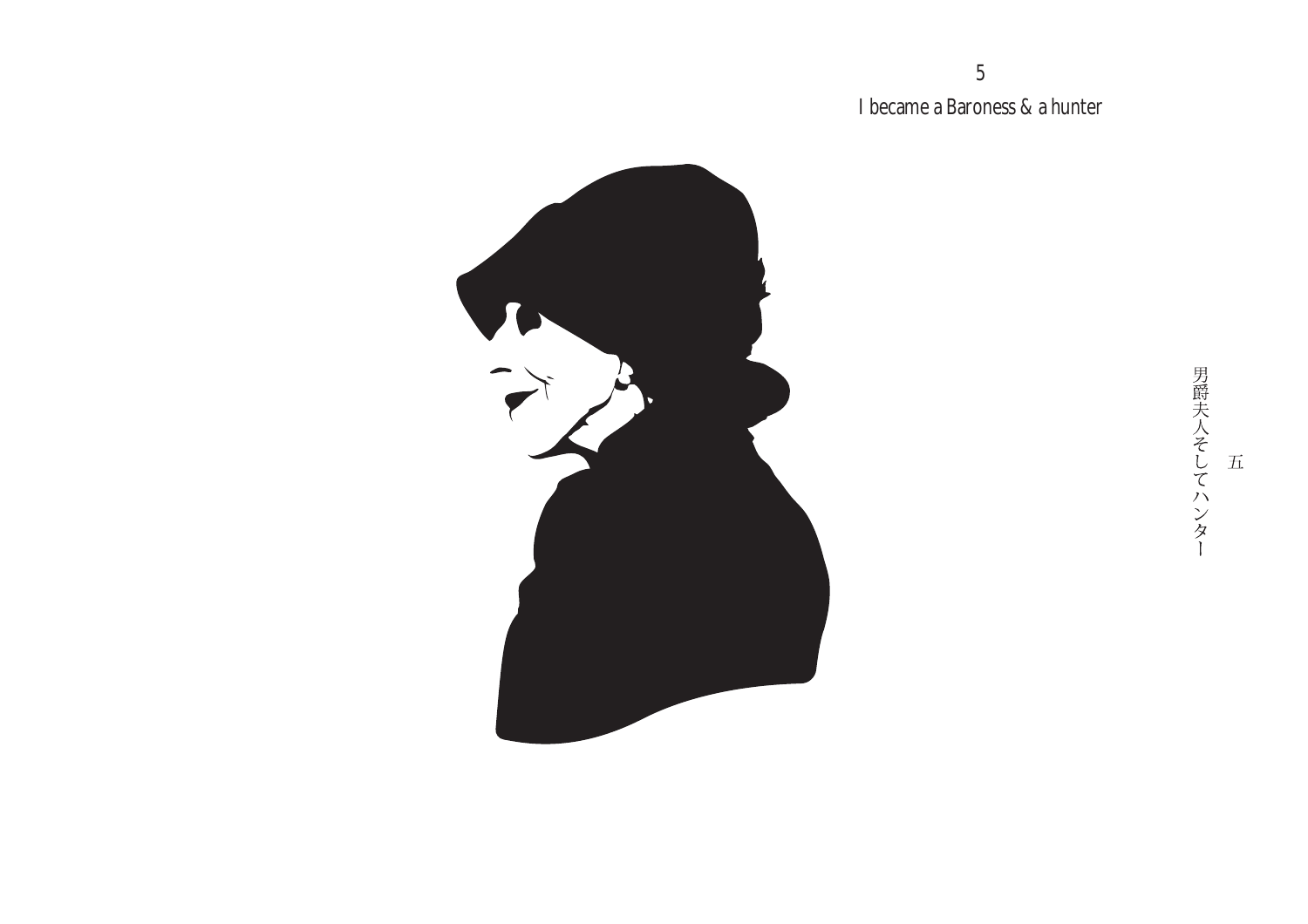On 14 January 1914, Karen Blixen arrived at the harbour city of Mombasa in British EastAfrica, where Bror Blixen met her.The same day, they were married by the governor's deputy. For Karen Blixen, her new status as baroness had an almost exaggerated meaning. But it must be seen against the background of her desultory youth. The title was the fulfilment of a social dream and temporarily replaced her ambition to break through as an artist. But when, after a few years, the marriage proved to be a mistake, she returned once again to her artistic dreams.

もたたないうちに結婚は失敗だったとわかり、ふたたび声を得ることに取って代わったのだ。しかしながら数年は社会的な夢を叶えてくれ、ひとまず芸術家としての名のなかった若かりし頃のことを考えてみればよい。称号 東ア 芸術家へと夢を託すことになった。 ブリ 出迎え 9 クセンにとって男爵夫人という新しい称号は大げさ  $\overline{z}$ リカ  $\overline{4}$ 年 同日総督 の港町モンバサに到着した。  $\overline{1}$ 月  $\overline{14}$  $\Box$ 代理によって結婚式が執り行われた。 方  $\mathbf{I}$  $\overline{y}$ ン・ブリクセ ブロー こンはイ ギリス領 ルが彼女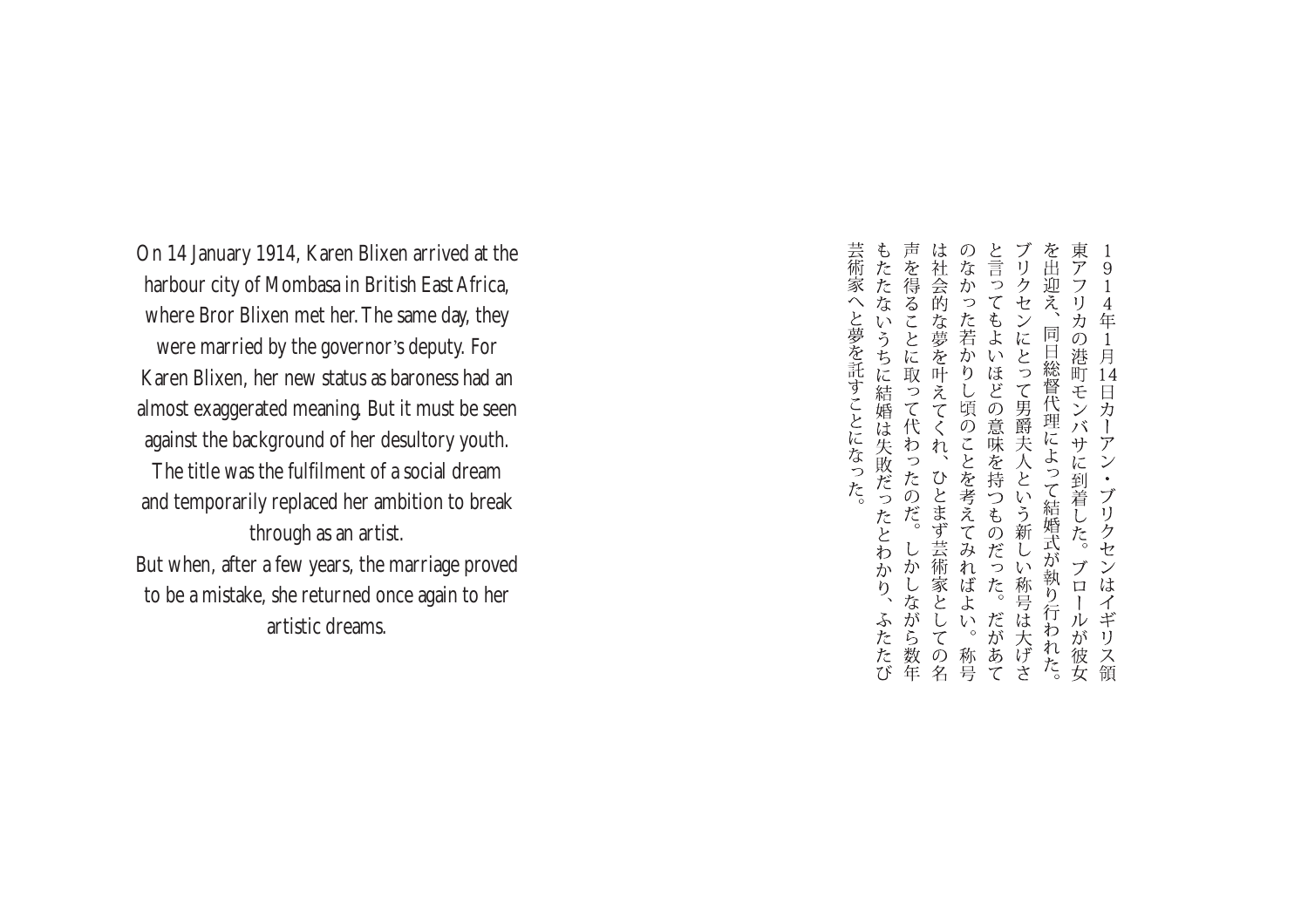

組みを形成するものとなった。 式会社によって購入され、その後おおよそ15年間事実上ブリクセンのアフリカでの人生カの農場」で知られるかなりの広さを持つコーヒー農園は1916年デンマークのブリ

第五章

 $\mathcal{L}$ 第一節

1920年頃撮影)

フ -i)

This expansive coffee farm, which is familiar from her memoir *Out of Africa*, was acquired by a private company back home in Denmark in 1916. For the next fifteen years, it formed the framework around Karen Blixen's life in Africa.This photograph is from around 1920.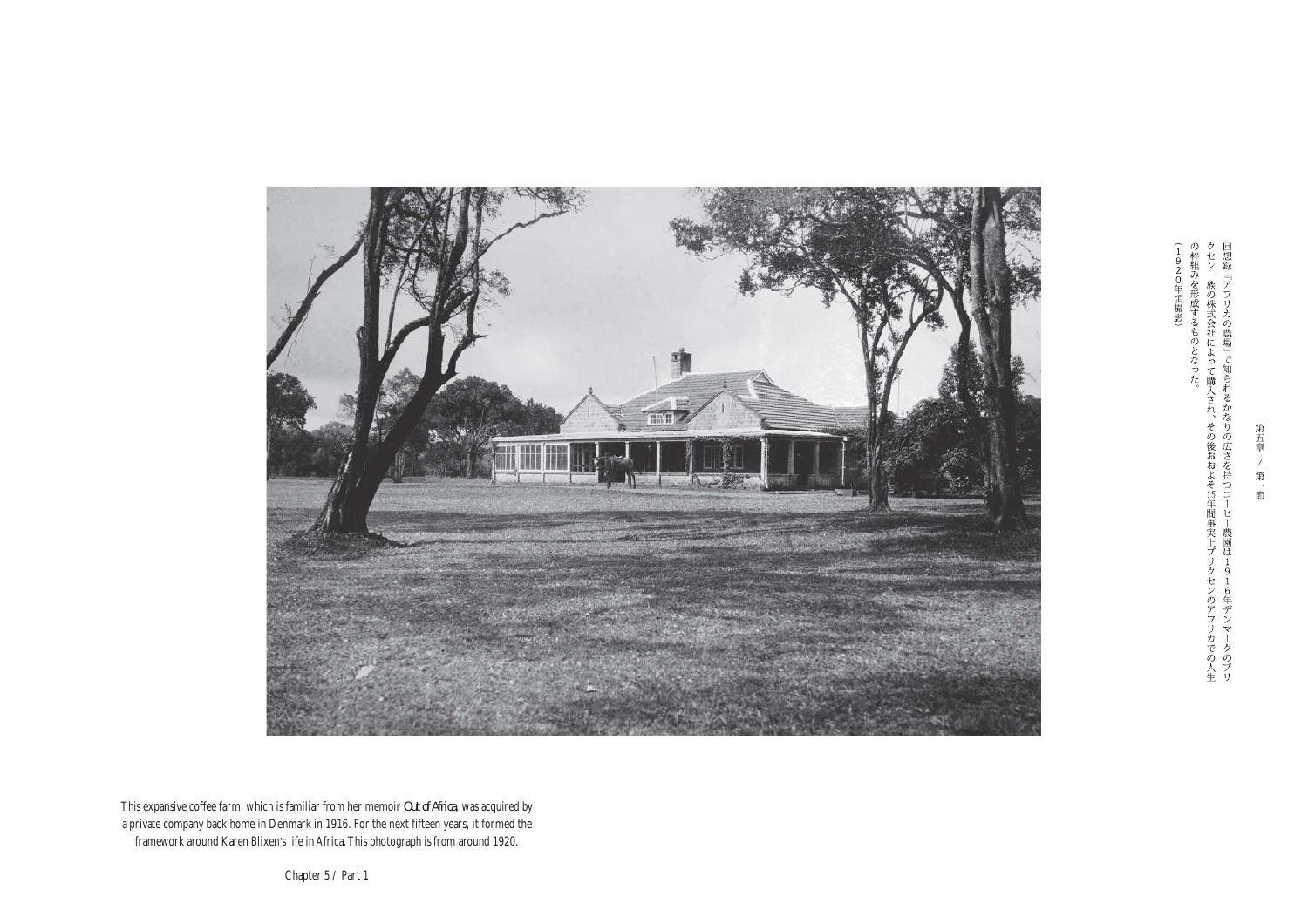

ヶ 乗 í. 服に身を包みバラを一本手 1918年撮影・アフリカ) にするブリクセン。横には最初のスコティッシュディアハウンド、ダス

第五章 / 第二節

Karen Blixen in a riding costume with a rose in her hand.At her side is Dusk, the first of her Scottish deerhounds.The picture was taken in Africa, 1918.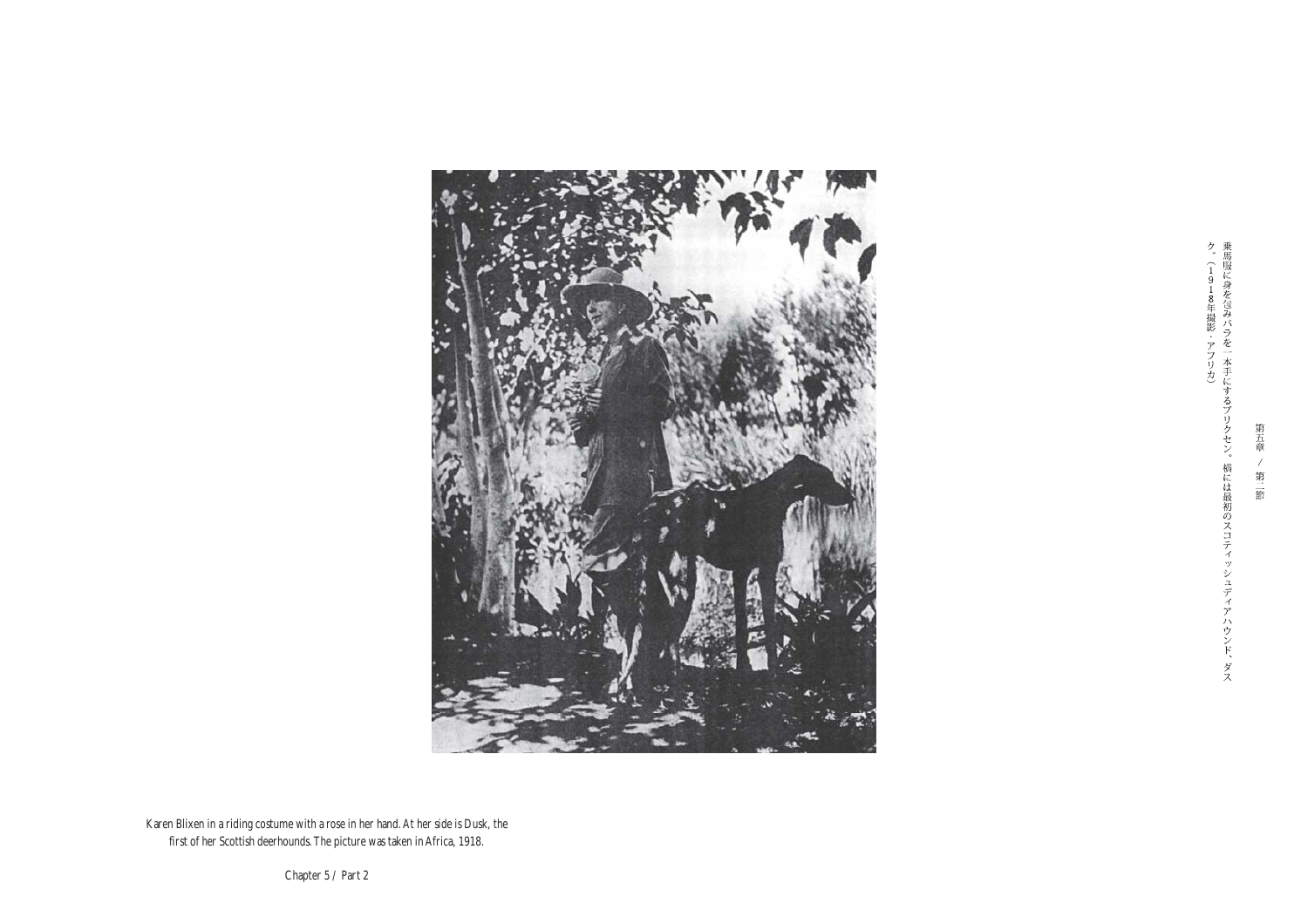なされていた投与薬の後遺症に生涯苦しんだ。<br>ンマークに帰国しなければならなかった。数ヶ月後に回復するが、当時は必要不可欠な予防策として見1915年、ブリクセンはすでに結婚一年日にして感染した梅毒の治療のため、自らの意志に反してデ



In 1915, much against her will, Karen Blixen had to travel home to Denmark to be treated for the syphilis with which she had been infected in the first years of her marriage. A few months later, she was cured, but she suffered for the rest of her life from the aftereffects of medication that was considered a necessary preventive back then.

Chapter 5 / Part 3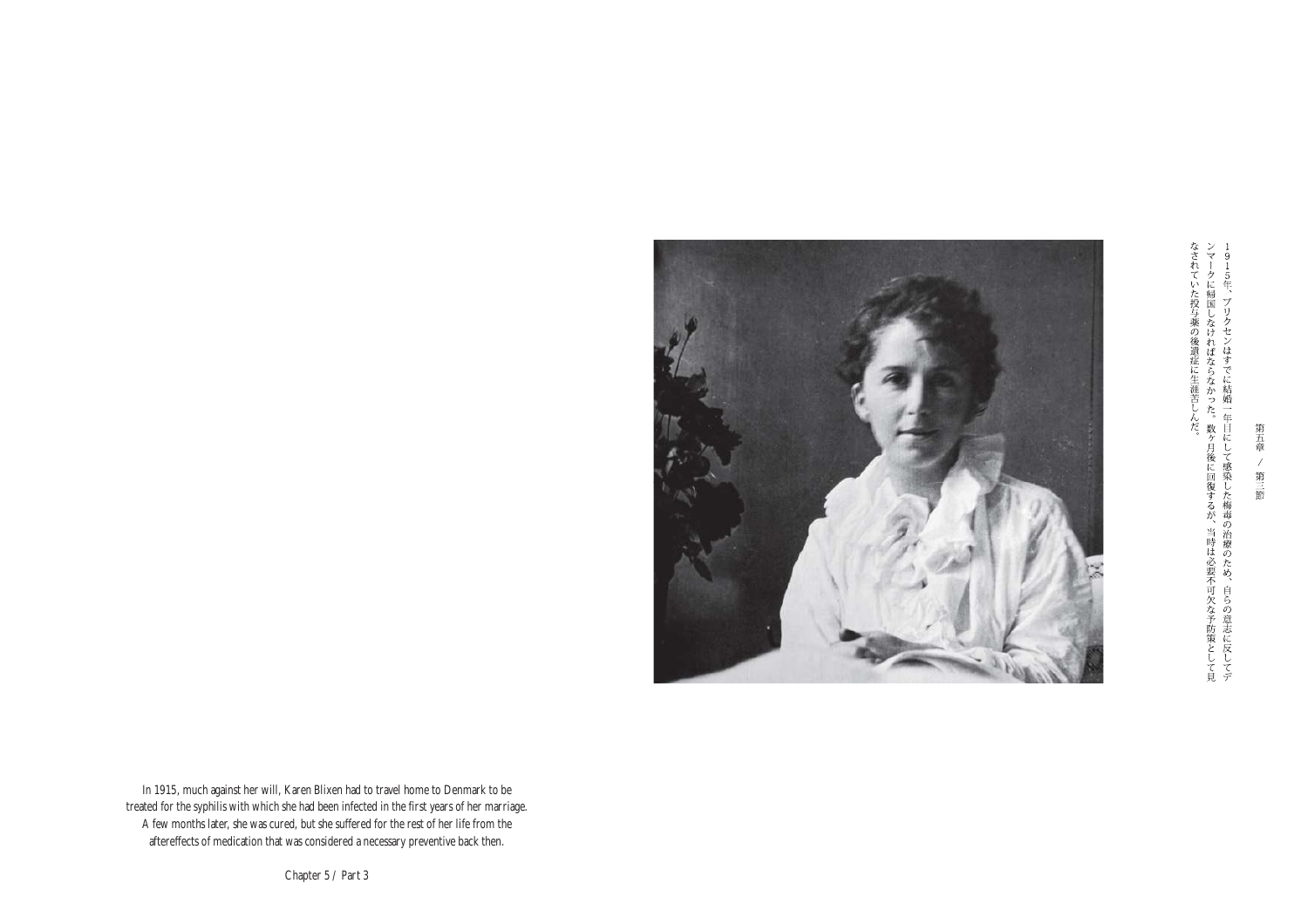

イオ -í1 ン、親友のエーリ 毛 親友のエーリック・オッター男爵とサファリに出かけたもの。<br>スターの写真は仕留めたランは夫からハンティのグレートの熱中する。2つの写真は仕留めたラ

第五章  $\overline{\mathcal{E}}$ - 第四節  $\overline{A}$ 

Karen Blixen learned to shoot from her husband, and she quickly became a passionate hunter.These two photographs show her with lions killed on safari with her good friend, Baron Eric von Otter.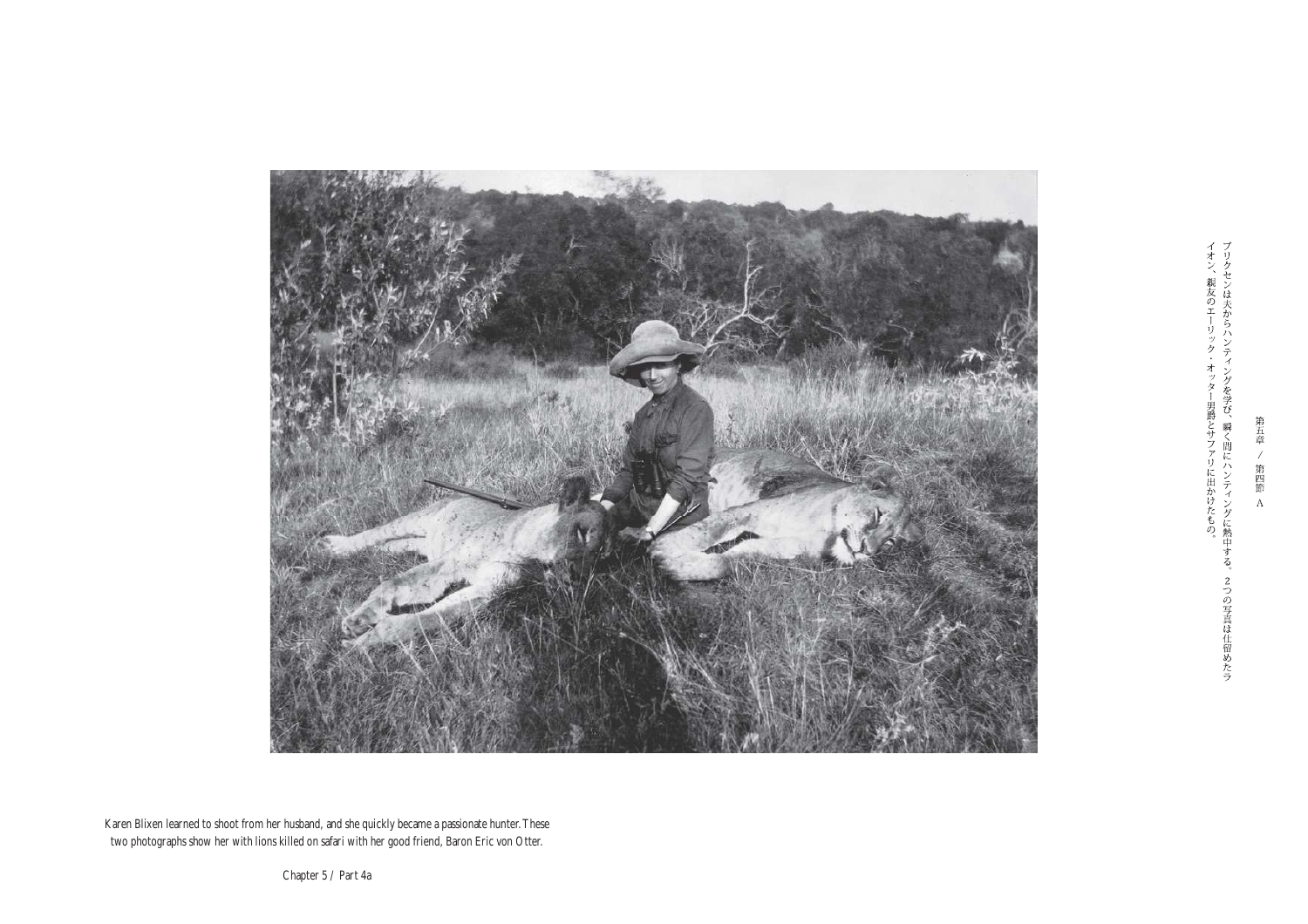